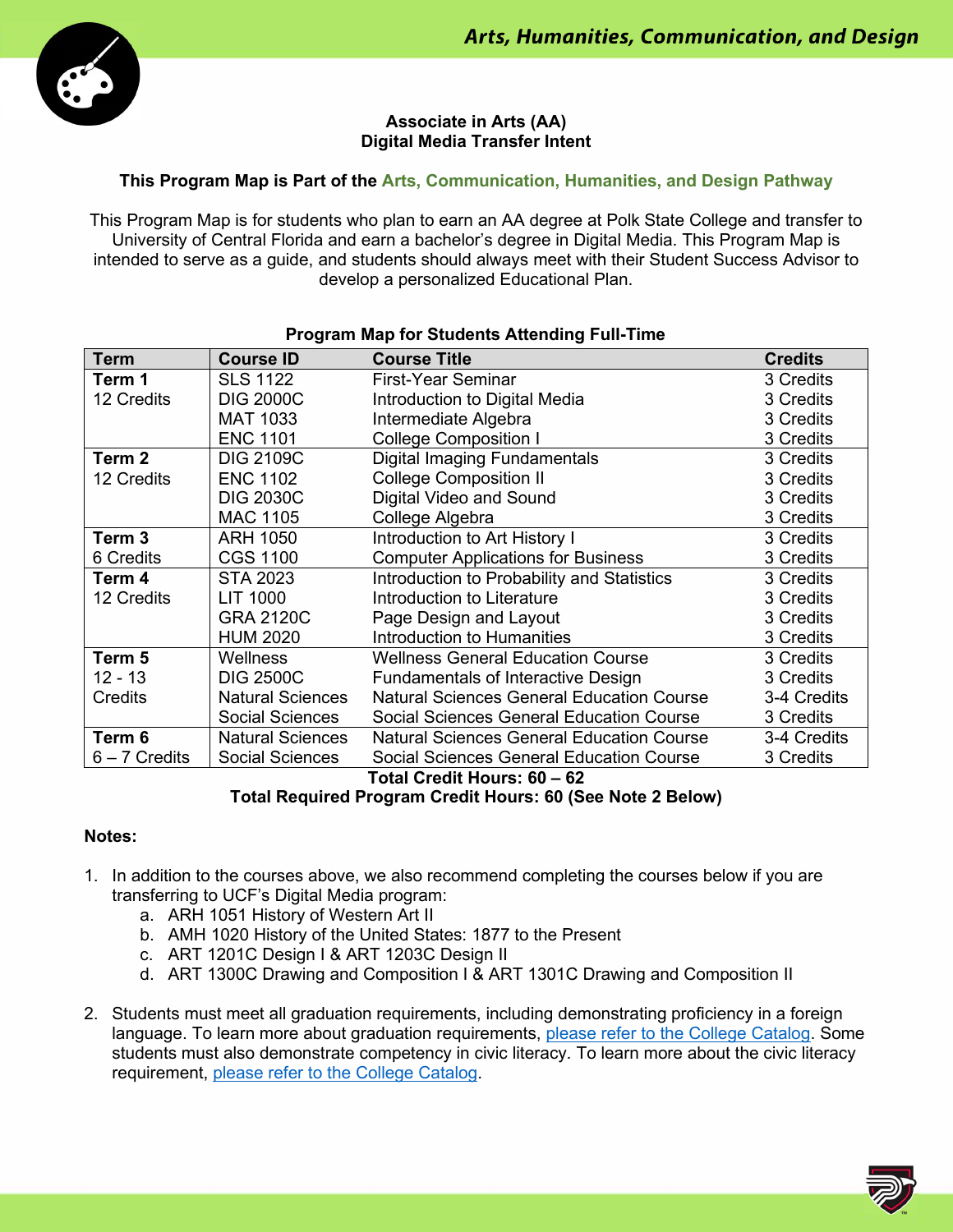

The AA degree requires the completion of 60 credit hours, including 36 credit hours of General Education courses and 24 credit hours of elective courses. This transfer intent requires the completion of additional courses in order to meet all pre-requisites for admission into a bachelor's degree program at a state university. These additional courses are in excess of required program hours and may not be covered by financial aid. Students should speak to their Student Success Advisor for more information.

CIP: 50.0102 – **2021-22 Catalog Year**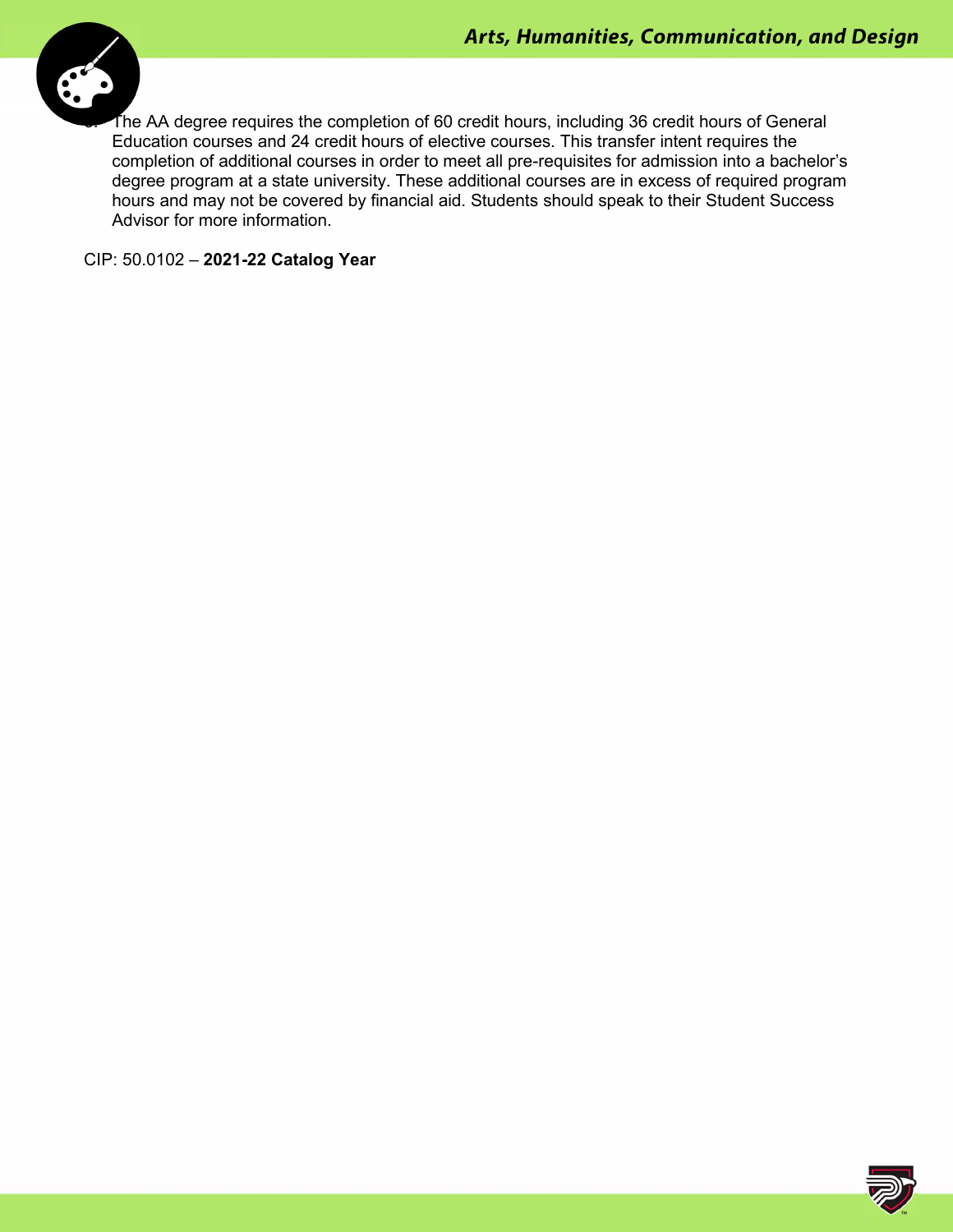

# **Associate in Arts (AA) Digital Media Transfer Intent**

# **This Program Map is Part of the Arts, Communication, Humanities, and Design Pathway**

This Program Map is for students who plan to earn an AA degree at Polk State College and transfer to University of Central Florida and earn a bachelor's degree in Digital Media. This Program Map is intended to serve as a guide, and students should always meet with their Student Success Advisor to develop a personalized Educational Plan.

| <b>Program Map for Students Attending Part-Time</b> |                         |                                                  |                |  |
|-----------------------------------------------------|-------------------------|--------------------------------------------------|----------------|--|
| <b>Term</b>                                         | <b>Course ID</b>        | <b>Course Title</b>                              | <b>Credits</b> |  |
| Term 1                                              | <b>SLS 1122</b>         | <b>First-Year Seminar</b>                        | 3 Credits      |  |
|                                                     | <b>DIG 2000C</b>        | Introduction to Digital Media                    | 3 Credits      |  |
| Term 2                                              | <b>DIG 2109C</b>        | <b>Digital Imaging Fundamentals</b>              | 3 Credits      |  |
|                                                     | <b>MAT 1033</b>         | Intermediate Algebra                             | 3 Credits      |  |
| Term <sub>3</sub>                                   | <b>ENC 1101</b>         | <b>College Composition I</b>                     | 3 Credits      |  |
|                                                     | <b>MAC 1105</b>         | College Algebra                                  | 3 Credits      |  |
| Term 4                                              | <b>ENC 1102</b>         | <b>College Composition II</b>                    | 3 Credits      |  |
|                                                     | <b>DIG 2030C</b>        | Digital Video and Sound                          | 3 Credits      |  |
| Term 5                                              | <b>HUM 2020</b>         | <b>Introduction to Humanities</b>                | 3 Credits      |  |
|                                                     | <b>CGS 1100</b>         | <b>Computer Applications for Business</b>        | 3 Credits      |  |
| Term 6                                              | <b>ARH 1050</b>         | Introduction to Art History I                    | 3 Credits      |  |
|                                                     | <b>Social Sciences</b>  | <b>Social Sciences General Education Course</b>  | 3 Credits      |  |
| Term 7                                              | <b>STA 2023</b>         | Introduction to Probability and Statistics       | 3 Credits      |  |
|                                                     | <b>GRA 2120C</b>        | Page Design and Layout                           | 3 Credits      |  |
| Term 8                                              | <b>Natural Sciences</b> | <b>Natural Sciences General Education Course</b> | 3-4 Credits    |  |
|                                                     | <b>DIG 2500C</b>        | Fundamentals of Interactive Design               | 3 Credits      |  |
| Term 9                                              | Wellness                | <b>Wellness General Education Course</b>         | 2-3 Credits    |  |
|                                                     | <b>Natural Sciences</b> | <b>Natural Sciences General Education Course</b> | 3-4 Credits    |  |
| Term 10                                             | LIT 1000                | <b>Introduction to Literature</b>                | 3 Credits      |  |
|                                                     | <b>Social Sciences</b>  | <b>Social Sciences General Education Course</b>  | 3 Credits      |  |

**Total Credit Hours: 60 - 62**

**Total Required Program Credit Hours: 60 (See Note 2 Below)**

#### **Notes:**

- 4. In addition to the courses above, we also recommend completing the courses below if you are transferring to UCF's Digital Media program:
	- a. ARH 1051 History of Western Art II
	- b. AMH 1020 History of the United States: 1877 to the Present
	- c. ART 1201C Design I & ART 1203C Design II
	- d. ART 1300C Drawing and Composition I & ART 1301 Drawing and Composition II
- 5. Students must meet all graduation requirements, including demonstrating proficiency in a foreign language. To learn more about graduation requirements, please refer to the College Catalog. Some students must also demonstrate competency in civic literacy. To learn more about the civic literacy requirement, please refer to the College Catalog.
- 6. The AA degree requires the completion of 60 credit hours, including 36 credit hours of General Education courses and 24 credit hours of elective courses. This transfer intent requires the